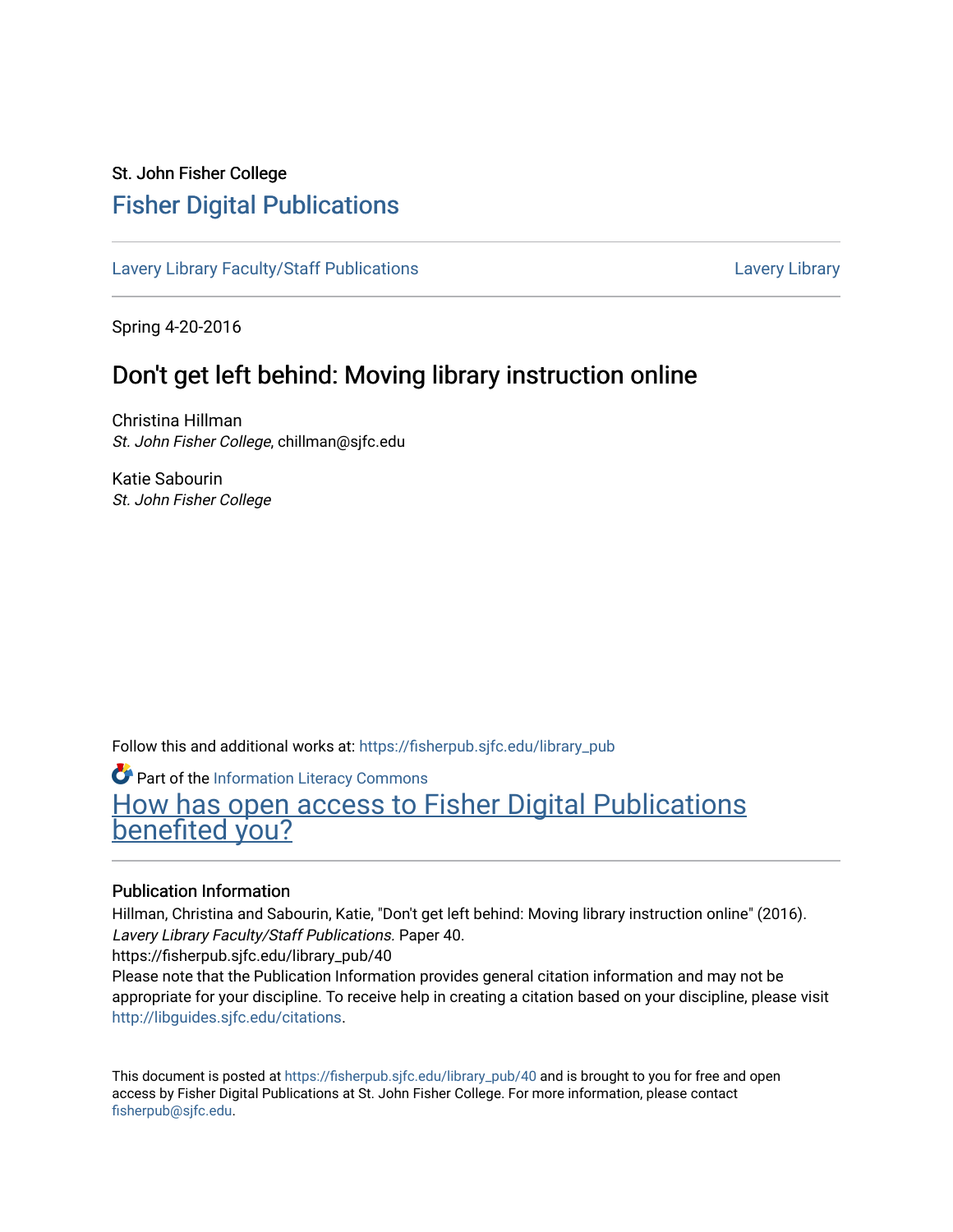## Don't get left behind: Moving library instruction online

## Abstract

With the growing number of online courses and programs across the higher education spectrum, the need to train faculty to effectively design and deliver online courses has become essential to many institutions. However, many professional development options do not include information or support in order to transition the same library services and resources faculty might use in their face-to-face classes to this new environment. The following case study describes professional development for faculty preparing to teach online at one small, private, doctoral-granting institution; how library resources and services were incorporated into the professional development experience; and the overall impressions from faculty who have participated.

## Keywords

online education, distance, Blackboard, library instruction, collaboration

## **Disciplines**

Information Literacy | Library and Information Science

## **Comments**

Presented at the Distance Library Services Conference in Pittsburgh, Pennsylvania, April 20, 2016.

Accompanying slides included as supplemental material.

This is a preprint of an article whose final and definitive form as been published in the Journal of Library & Information Services in Distance Learning, 2016, Christina Hillman. Journal of Library & Information Services in Distance Learning is available at [http://tandfonline.com/.](http://tandfonline.com/) The final published version of this article is available at [http://dx.doi.org/10.1080/1533290X.2016.1219205.](http://dx.doi.org/10.1080/1533290X.2016.1219205)

## Creative Commons License



This work is licensed under a [Creative Commons Attribution 3.0 License](https://creativecommons.org/licenses/by/3.0/).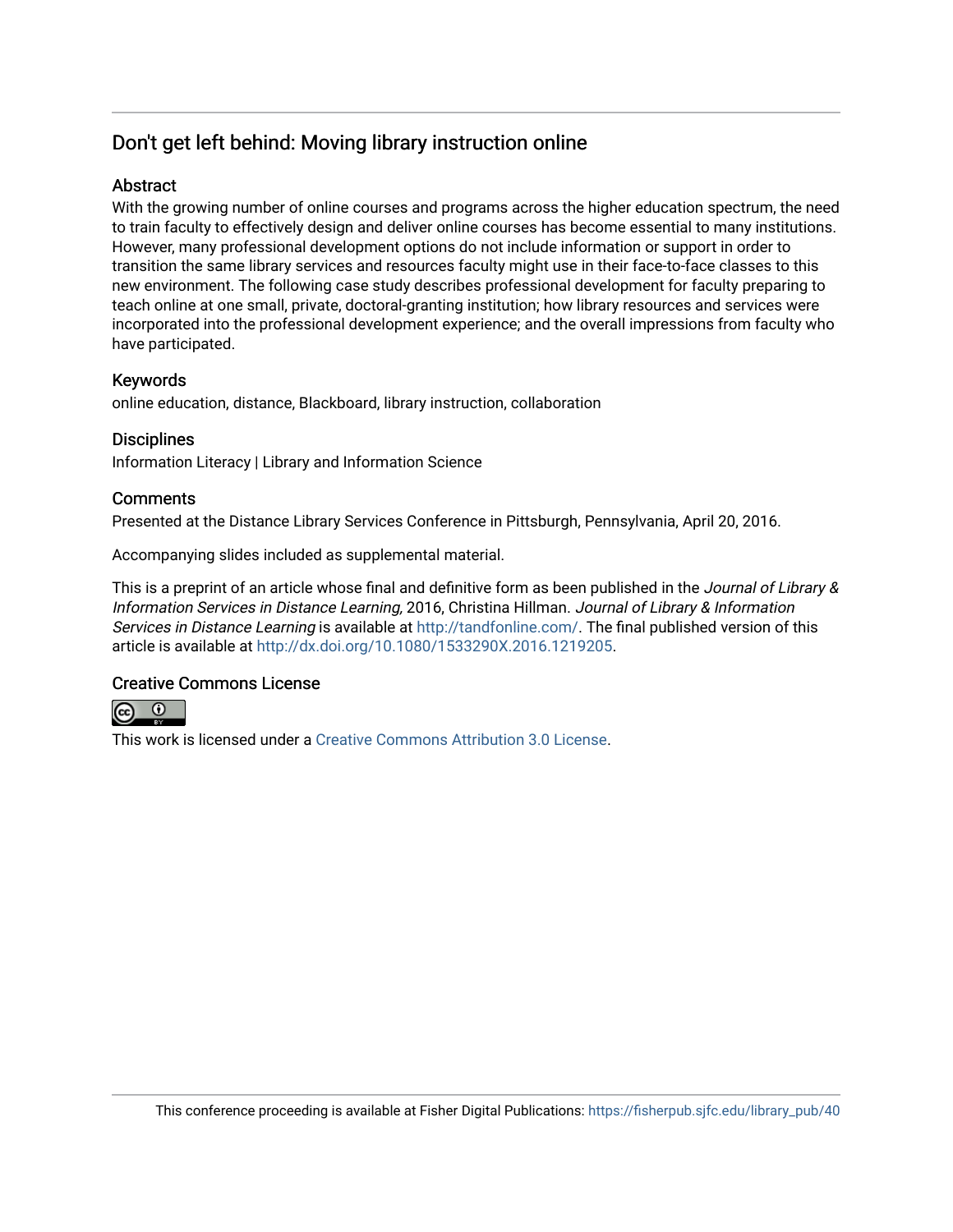Don't Get Left Behind: Moving Library Instruction Online Christina R. Hillman and Katie Sabourin St. John Fisher College

## **Abstract**

With the growing number of online courses and programs across the higher education spectrum, the need to train faculty to effectively design and deliver online courses has become essential to many institutions. However, many professional development options do not include information or support in order to transition the same library services and resources faculty might use in their face-to-face classes to this new environment. The following case study describes professional development for faculty preparing to teach online at one small, private, doctoral-granting institution; how library resources and services were incorporated into the professional development experience; and the overall impressions from faculty who have participated.

#### **Introduction**

Faculty are increasingly moving towards online formats to deliver instruction, but are often unsure of the best ways to organize, create, and deliver course content in this new environment. Allen and Seaman (2013) found 6.7 million students are taking at least one online course, and nearly 70% of academic administration see online learning as strategic to their institution's mission. With this explosion of online course enrollment and push for more online courses and programs, the importance of librarians to serve this population has also grown. How do we offer library services, including library instruction, to faculty when they may no longer be physically present in our libraries, classrooms, and offices? At one small, private, doctoralgranting institution, the Assessment and Online Program Librarian and the Educational Technologist teamed up to showcase the spectrum of services librarians can offer in support of the design and delivery of a fully online course.

With the institutional decision to offer the first fully online program beginning in the fall of 2012, it was necessary to provide professional development and ongoing support for faculty who would be transitioning current face-to-face courses to the online environment. In an effort to provide this level of service, the Educational Technologist role was created within the Office of Academic Affairs in the summer of 2011. As one of the major tasks of this role, the Educational Technologist developed a training experience, modeled after the Online Learning Consortium (formerly the Sloan Consortium, http://onlinelearningconsortium.org/learn/basic-teachingprogram/), for the training and development of online faculty. The course, called Fundamentals of Online Teaching, is offered by the Educational Technologist to all faculty who are planning or considering the idea of teaching an online course. Faculty participate in a four-week online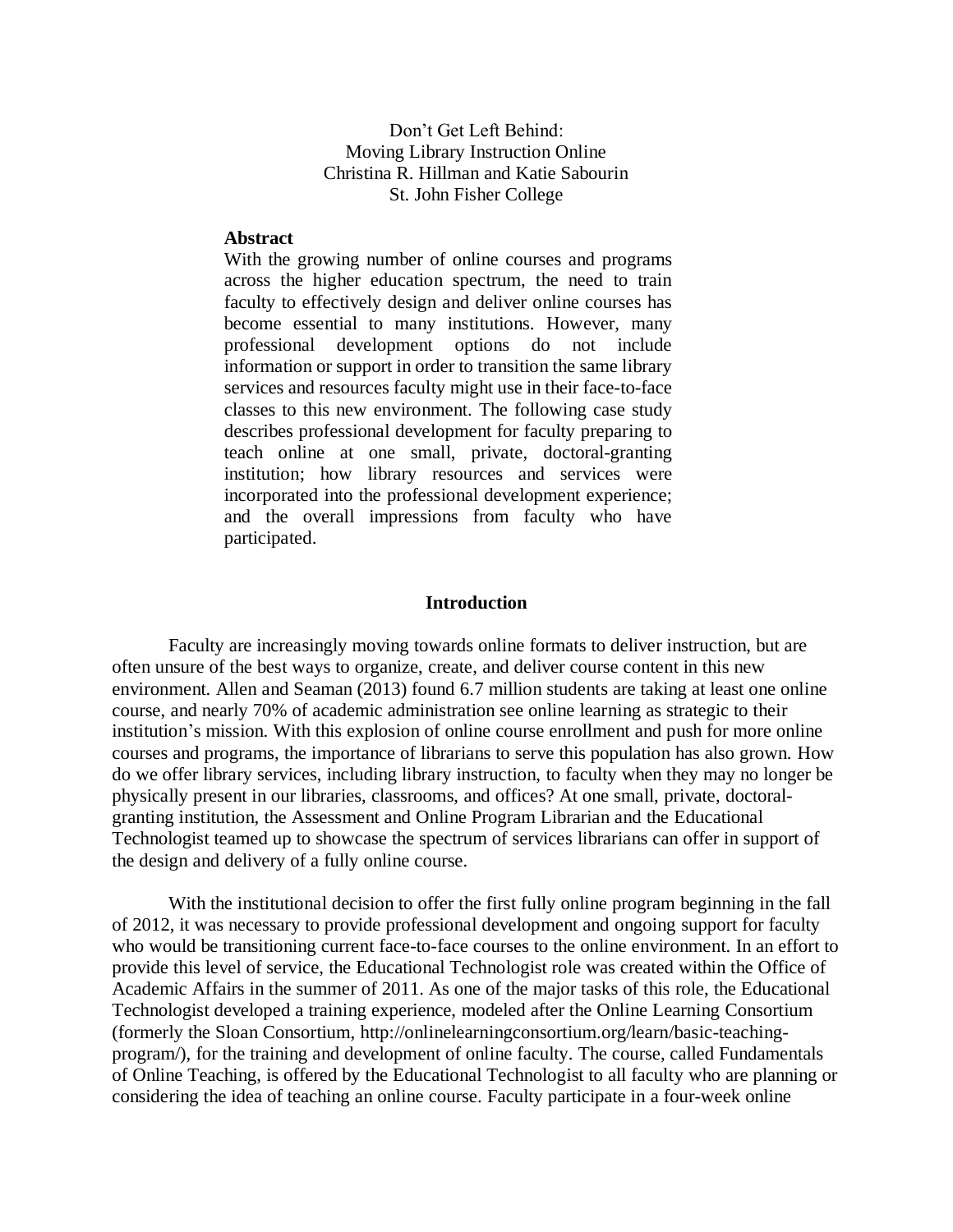experience where they are exposed firsthand to everything from pedagogy, to time-on-task, to the possibilities an online course can offer to both faculty and students.

The main objectives for using an online method of professional development include: the ability for faculty to experience what it is like to be an online student; an introduction to a variety of best practices, strategies, and technologies faculty may adopt in their own course design; and an exposure to current literature and practice with asynchronous communication among their peers. This online professional development opportunity was first offered in the summer of 2011 and has been offered ten times with over 100 faculty from across the institution completing the course experience. Many of those faculty have gone on to teach a fully online course, while some have used the skills gained from the experience in the design and delivery of technologyenhanced or hybrid course offerings.

With the growing number of online courses offered at the institution, the part-time Assessment and Online Program Librarian position was created in the summer of 2013. This role was designed, not as the direct liaison and sole support for faculty teaching online, but as support for the current liaison librarians collaborating with online faculty. The position also functions as a coordinator of library efforts to provide services to online and distance faculty and students alike. As the Assessment and Online Program Librarian began to organize a repository of digital learning objects for faculty and students, it became clear many online faculty were not aware of the type of research support librarians could provide within fully online courses. Though many faculty may have been frequent patrons of the Library and collaborated with liaison librarians during face-to-face courses, many were unsure how this collaboration might continue when the course was moved online. Therefore, through a partnership between the Assessment and Online Program Librarian and the Educational Technologist, the model used in the Fundamentals of Online Teaching was extended to the role librarians can fill for online information literacy instruction (ILI).

#### **Literature Review**

Delivering library services and resources to students and faculty, regardless of proximity to campus, is mandated by the Standards for Distance Learning Library Services (2008), and published by the Association of College and Research Libraries. Methods for delivering library services to students and faculty vary from institution to institution, but what is made clear is that we do need to support these constituents. ILI is one such service students and faculty may have trouble obtaining. Whether through a lack of marketing on the part of library personnel, or lack of faculty collaboration with library instructors, inclusion of library materials and instruction with other materials in online courses is often overlooked (Courtney & Wilhoite-Mathews, 2015; Ismail, 2010; Landry-Hyde & Cantwell, 2013; Shell et al., 2010; Thomsett-Scott & May, 2009). Marketing library resources (e.g. ILI, research support) to faculty can also be a challenge, as typical channels such as email, newsletters, or campus listserv announcements can be easily overlooked or forgotten by faculty. Carrico and Neff (2012) discuss the inherent problems with librarians making contact with distance faculty due to instructor turnover and the oftentimes decentralization of distance education programs from their on-campus counterparts. In fact, many of the researchers discussing successful faculty-librarian collaborations taking place in online courses indicate a previous relationship with the faculty member (Easter, Bailey, &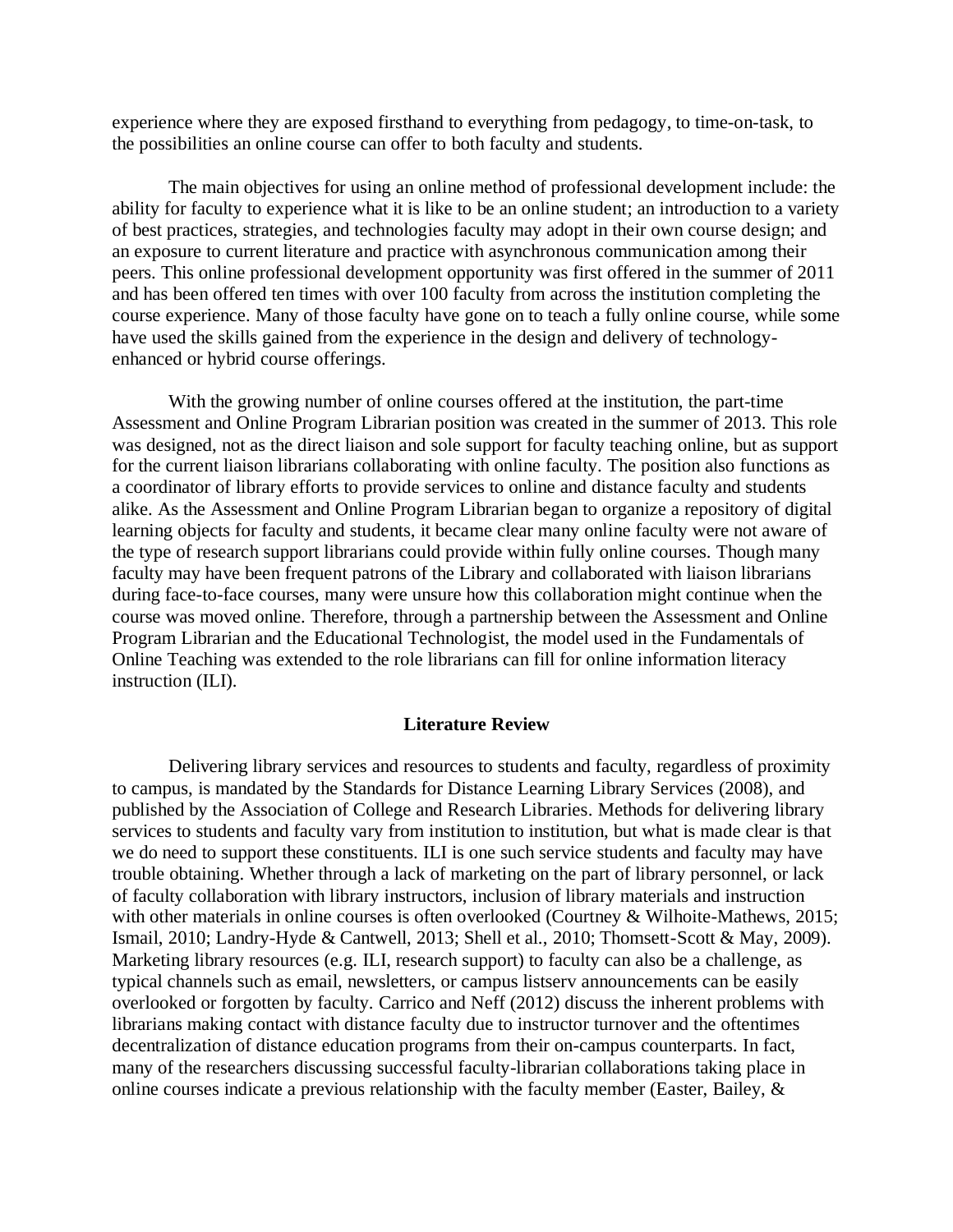Klages, 2014; Owens & Bozeman, 2009), thus promoting and making the transition to online ILI easier for both the librarian and the faculty member.

So, where do we form these relationships, and how do we reach unknown faculty members in order to promote inclusion of ILI for online courses? Professional development opportunities for faculty, many times part of a Teaching and Learning Center, offer a wonderful opportunity to market library services to faculty. In particular, workshops and classes offering teaching and training for faculty in online learning pedagogies allow librarians the chance to showcase just how much librarians are able to do in an online class as it relates to ILI. The literature discussing best practices for training faculty how to teach online indicates immersion into the learning management system (LMS) as a student to be one of the best ways faculty learn what works and does not work in an online classroom (Coaplen, Hollis, & Bailey, 2013; Baran, Correia, & Thompson, 2011; Kinnie, 2012). Coaplen et al. (2013) in their discussion of creating a training experience for online instructors, point out "the importance of experiencing the role of being online students" (p. 9) as vital to creating the online learning environment. In their examination of the literature concerning online teaching competencies, Baran et al. (2011) found that being placed in the student role helped faculty push the boundaries of their own learning and internalize the new approaches to teaching they were faced with during training and professional development opportunities. In this same vein, including an embedded librarian in these professional development courses allows faculty to view the librarian as a partner in the instructional process (Easter, Bailey, & Klages, 2014; Miller et. al.) and thus transfer this new knowledge to their online teaching practice.

As faculty learn to teach online there are many pedagogical and technological changes with which they are confronted when first developing online courses, including how to make use of the library services in this new environment. Miller et al. (2010) discuss the role librarians play in a five-week, asynchronous workshop for faculty gearing up to teach online. The librarian role is meant to educate faculty about information literacy goals and the integration of information literacy into course assignments. Specifically, Miller et al. (2010) discuss the Center for Teaching and Learning workshops led by subject librarians in cooperation with academic department leaders, where librarians will respond to questions about "library resources, search techniques, facilitating students' use of databases" (p. 834) and department leaders will address "issues of assignment design, [and] classroom management" (p. 834). Using an embedded librarian approach in professional development courses for faculty is one way by which to market library services to distance faculty and gain visibility across campus. Examples of faculty-librarian collaborations abound in the literature for face-to-face classes, and, increasingly, the concept of embedded or blended librarians have shaped how services are offered to online and distance students (Bell & Shank, 2007; Courtney & Wilhoite-Mathews, 2015; Landry-Hyde & Cantwell, 2013; Mune et al., 2015; Tumbleson & Burke, 2010; Easter et al., 2014). Still, marketing these services to faculty, and also teaching faculty how they can be implemented for a virtual classroom setting, can be a challenge. Ritterbush (2014) noted that faculty believe students already know how to use library resources, and subsequently do not include library resources or refer students to the library for instructional support. Additionally, lack of awareness by faculty regarding the array of library services, as noted earlier, is another factor impeding librarian involvement with online courses.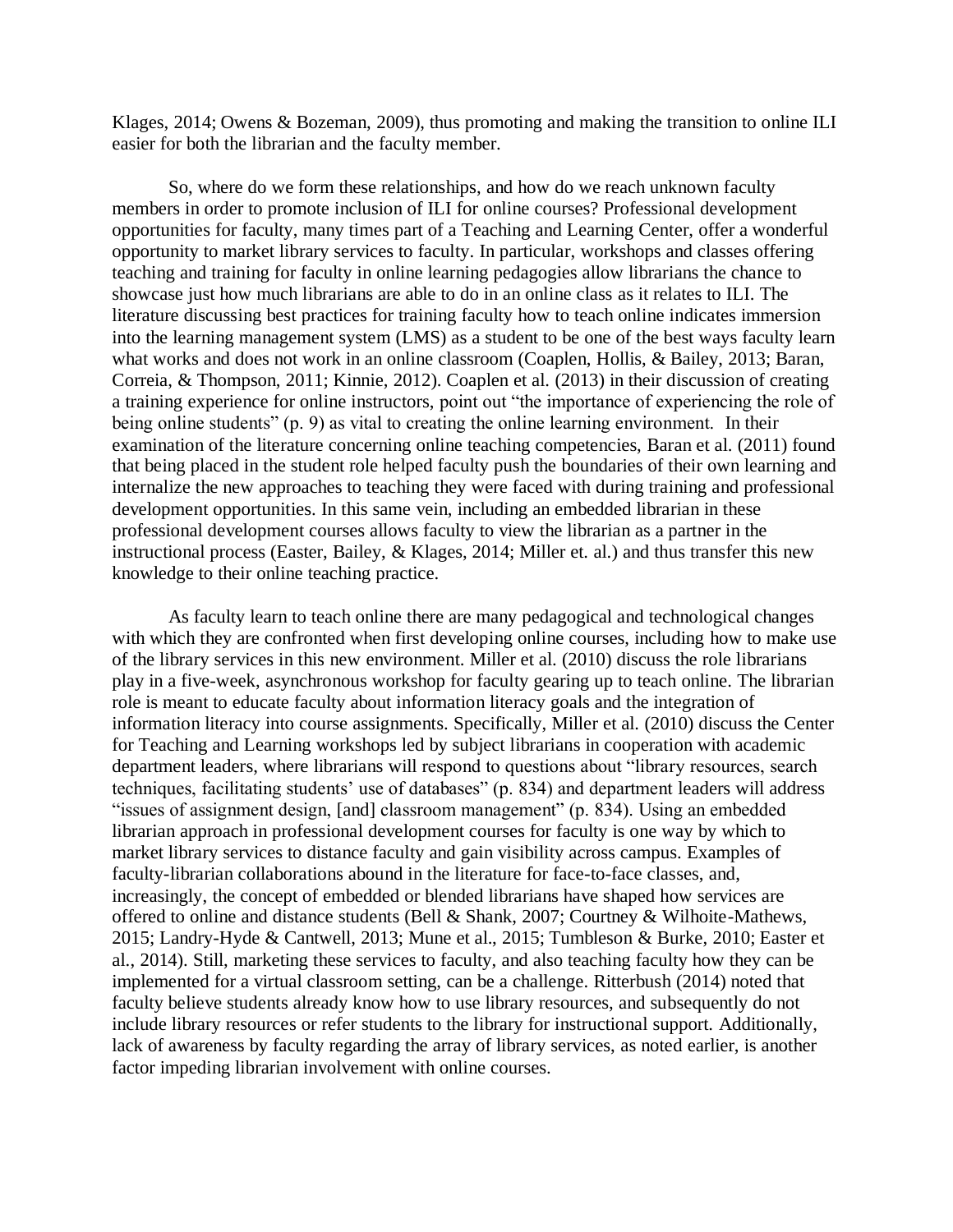#### **Discussion**

#### **Partnership in Professional Development**

The Fundamentals of Online Teaching course pre-dated creation of the Assessment and Online Program Librarian position, and thus far had not included a librarian or library module. Following a meeting discussing how best to market the growing library services tailored to the institution's growing population of online students and faculty, the Educational Technologist and Assessment and Online Program Librarian began developing the idea of integrating a library module into the Fundamentals of Online Teaching course. In the spring of 2015 offering of the course, the library module was introduced in the training experience with two main objectives: first, to model the possibilities and best practices of an embedded librarian for a fully online course to teaching faculty; and, second, to showcase the wide variety of services, including video tutorials and assessments, librarians are able to add and customize for courses through collaboration with the teaching faculty. Based on the positive feedback from faculty during the first iteration of the library module in the Fundamentals of Online Teaching course, the partnership was continued and offered again during the summer of 2015.

In the first experience for the library module in the Fundamentals of Online Teaching course, the Assessment and Online Program Librarian and Educational Technologist created a learning module to be completed during the third week of the four-week course. This is also the week in which faculty are asked to participate in a synchronous discussion via Blackboard Collaborate; learn the importance of time management when teaching online, followed by discussion board postings; and read two chapters from the course text, again followed by discussion board postings. For the library learning module, faculty were able to explore the various activities current liaison librarians are offering for online and hybrid courses, read current literature about successful collaborations between librarians and faculty teaching online, and interact directly with the Assessment and Online Program Librarian via discussion boards. In keeping with the purpose of the course, learning by experience, the learning activities adopted for the library module allowed faculty enrolled in the course to interact with the embedded librarian in a similar fashion to that of their future students.

An initial introduction video (link to welcome video: https://youtu.be/KZU\_R2AuOeo) was created by the Assessment and Online Program Librarian as a way to introduce herself to enrolled faculty. The video briefly outline the learning module objectives, and highlights successful liaison librarian-faculty collaborations already happening at the institution. Following the introduction video, faculty were asked to read selected literature, for which citations and direct links to full-text were provided, and respond to two discussion board threads. The first of these questions asked faculty to reflect on the two readings: "What surprised you?" and "What was new, or what did you already know about faculty-librarian collaboration?" Specifically, faculty were asked to relate their responses to the selected literature. The second discussion prompt asked faculty to consider how their own teaching practice, especially how it relates to online teaching, might benefit from collaborating more closely with their liaison librarian. They were also encouraged to ask question of the embedded librarian relating to how they might embed their liaison librarians in the future. By prompting faculty to ask questions of the Assessment and Online Program Librarian, the discussion board additionally allowed the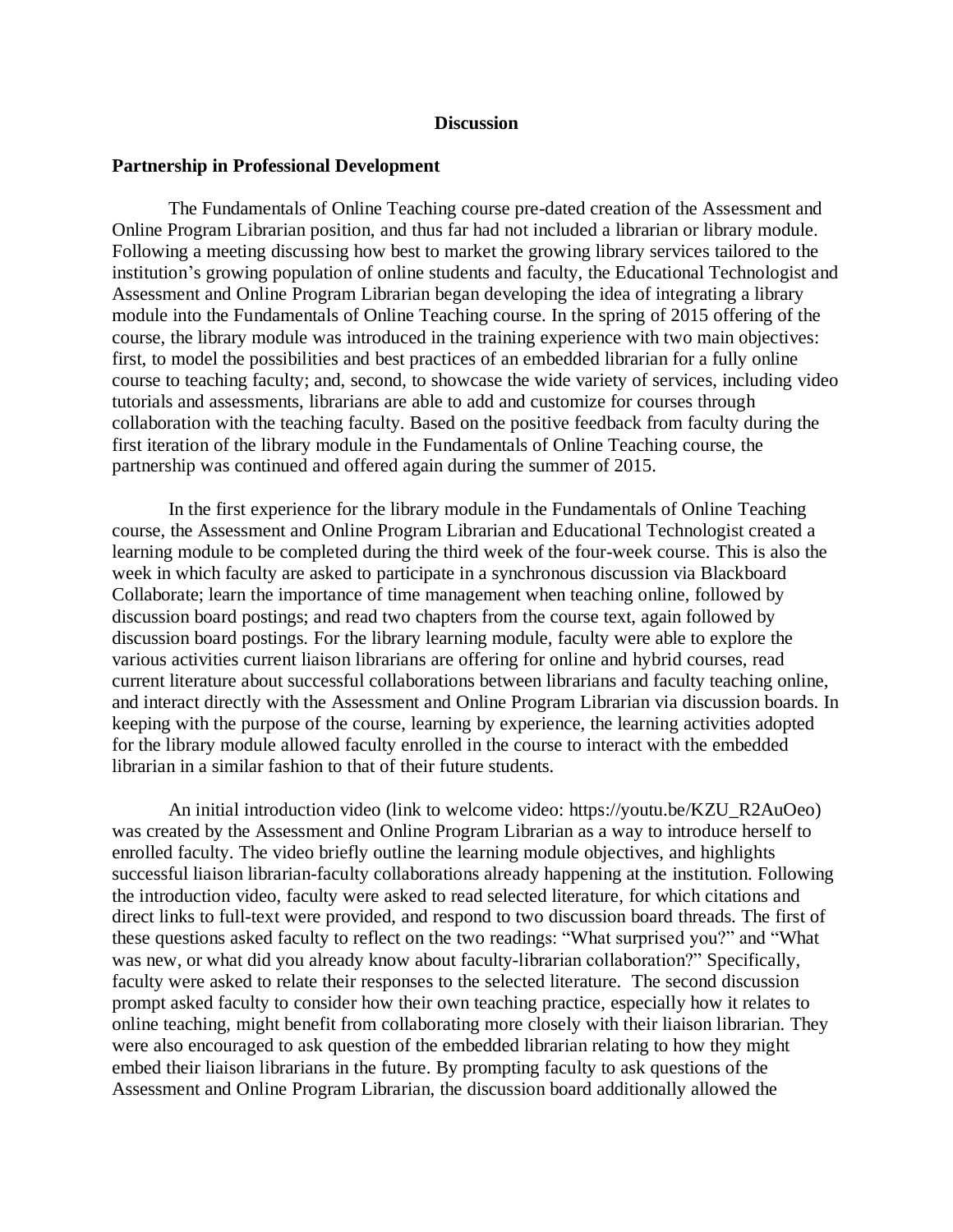embedded librarian to respond to faculty questions, comments, and concerns about the role librarians play in instruction, further modeling the behavior of an embedded librarian for online courses and showcasing the back and forth conversations that develop in discussion board threads.

### **Faculty Perceptions**

In the spring of 2015, ten faculty participated in the Fundamentals of Online Teaching course, seven of whom completed the evaluation survey following the course experience. In the summer of 2015, seven faculty completed the course, five of whom completed the evaluation survey. This survey provides overall feedback to the Educational Technologist and Assessment and Online Program Librarian on the course experience, specifically what aspects were helpful to faculty learning to teach online for the first time, and what aspects need further adjustment. The following results, from a specific survey question focused on the library module portion of the course, are combined from both the spring and summer 2015 respondents (see Figure 1). Over 90% of the faculty indicated the library module was an exemplary model of how an embedded librarian might be involved in the delivery of an online course. This highly positive response indicated the partnership between the Educational Technologist and Assessment and Online Program Librarian, and the general training approach, was valuable to faculty, and confirmed that this collaborative teaching method should be continued going forward.

Following the generally successful spring 2015 librarian integration, the Educational Technologist and Assessment and Online Program Librarian reviewed faculty concerns regarding the length of the library module which came to light in the post-workshop survey. Faculty, while positive about the readings provided by the Assessment and Online Program Librarian, indicated time-on-task for these readings and follow-up discussion questions was very lengthy, when taken alongside the other assignment for week three. This was something the Educational Technologist noted early in the planning process, and efforts to minimize readings were made on the part of the Assessment and Online Program Librarian. Following the faculty feedback, and subsequent redesign of the library module, the readings were limited to one updated, required case study. Discussion board questions were also revised to one discussion thread. This decision was made based on the repetitive nature of the discussion board prompts and faculty responses during the spring of 2015 offering original two discussion threads. In place of a second reading, faculty were offered the opportunity to review available library learning objects, including video tutorials and quizzes. At this point faculty were not required to watch the videos or take the self-assessments, but were encouraged to view the selected learning objects as possible building blocks to a future online library session. Changes made to the summer of 2015 offering were well-received by faculty who participated in the library module; however, only three out of seven enrolled faculty completed the discussion board questions for the library module, leaving some concern about the length and or applicability of the library module to this cohort.

### **Conclusion**

The addition of the library module to the Fundamentals of Online Teaching course has been well-received by both faculty and librarians alike as a method for promoting and teaching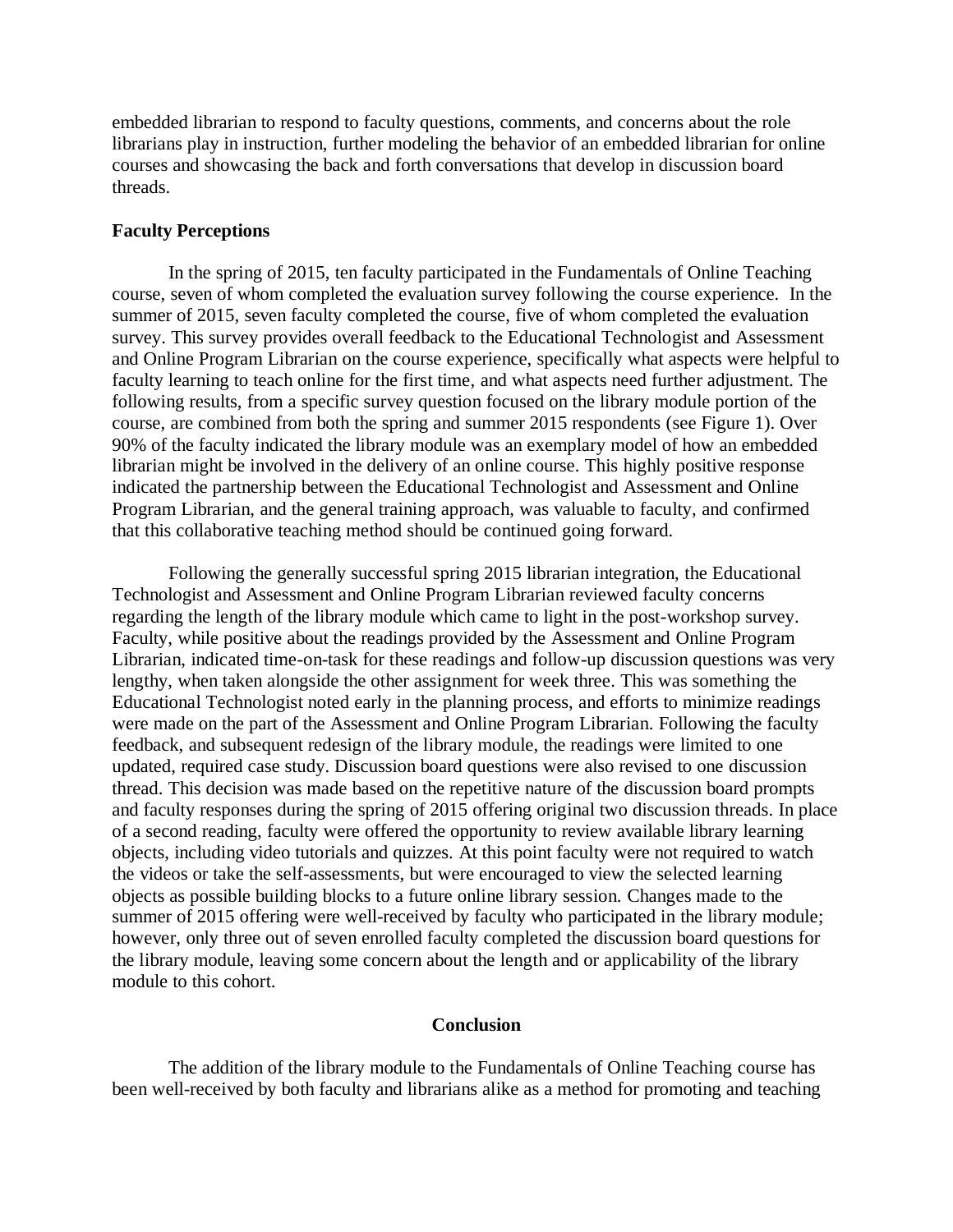faculty about library services. The Assessment and Online Program Librarian, during initial planning, anticipated faculty responding positively to published case studies and research, but found faculty in fact responded better to the examples from current practices within the institution. With this in mind, inclusion of more examples of successful online collaborations between librarians and faculty have and will be shared in the Fundamentals of Online Teaching library module.

These success stories include liaison librarians working in partnership with online teaching faculty to create scaffolding learning modules and research support for students, as in the case of the Education Librarian's collaboration with School of Education faculty for online graduate courses. The library module for one such online education course was featured in a campus blog, *Geeking Out at Fisher*, and detailed the collaboration between the Education Librarian and faculty member as they transitioned a 55-minute library instruction session into an online environment. The success stories will also include liaison librarians working with teaching faculty in hybrid and technology-enhanced courses to promote ILI, as in the case of the Science Librarian's collaboration with Biology faculty. In this successful collaboration, the Science Librarian led a short, in-person library session, but performed most student-librarian interaction through the private journaling platform available in Blackboard, in a sustained sixweek assignment.

In addition to the required reading changes and inclusion of success stories, having the Assessment and Online Program Librarian take part in the introductions during the first week set the tone for periodic librarian involvement during all weeks of the course. This was an activity both the Educational Technologist and Assessment and Online Program Librarian believed valuable, as it continued to reinforce the idea of the partnership between librarian and faculty, as well as mimic the role of "lurking librarian," a term Markgraf (2004) used to describe the role of the online librarian, and which a former student in the Fundamentals of Online Teaching course found particularly helpful for understanding the positive side of including their librarian in their Blackboard courses. It was likewise important to understand the students' (faculty) motivations, particularly why they had chosen to enroll in the Fundamentals of Online Teaching, and librarian participation in week one allowed for this knowledge. Along these same lines, knowing the departments and or schools to which they belong, and their subsequent relationships with the library and their liaison librarians, has been valuable for marketing library services.

As the Educational Technologist and Assessment and Online Program Librarian continue planning for future iterations of the Fundamentals of Online Teaching course, continued improvements will be made to the library module. For the fall of 2015 offering of the course, some of the changes made include due dates for initial discussion board posts and required responses to classmates. These changes are seen as important for encouraging better discussion between faculty enrolled in the course and the Assessment and Online Program Librarian. One can assume that fostering better discussion between practicing faculty will result in better brainstorming for ways to include a librarian in their online courses. In an effort to further foster this brainstorming and innovation, stories of successful librarian-faculty collaborations across campus will be included to aid in faculty's understanding of how to include a librarian in an online course.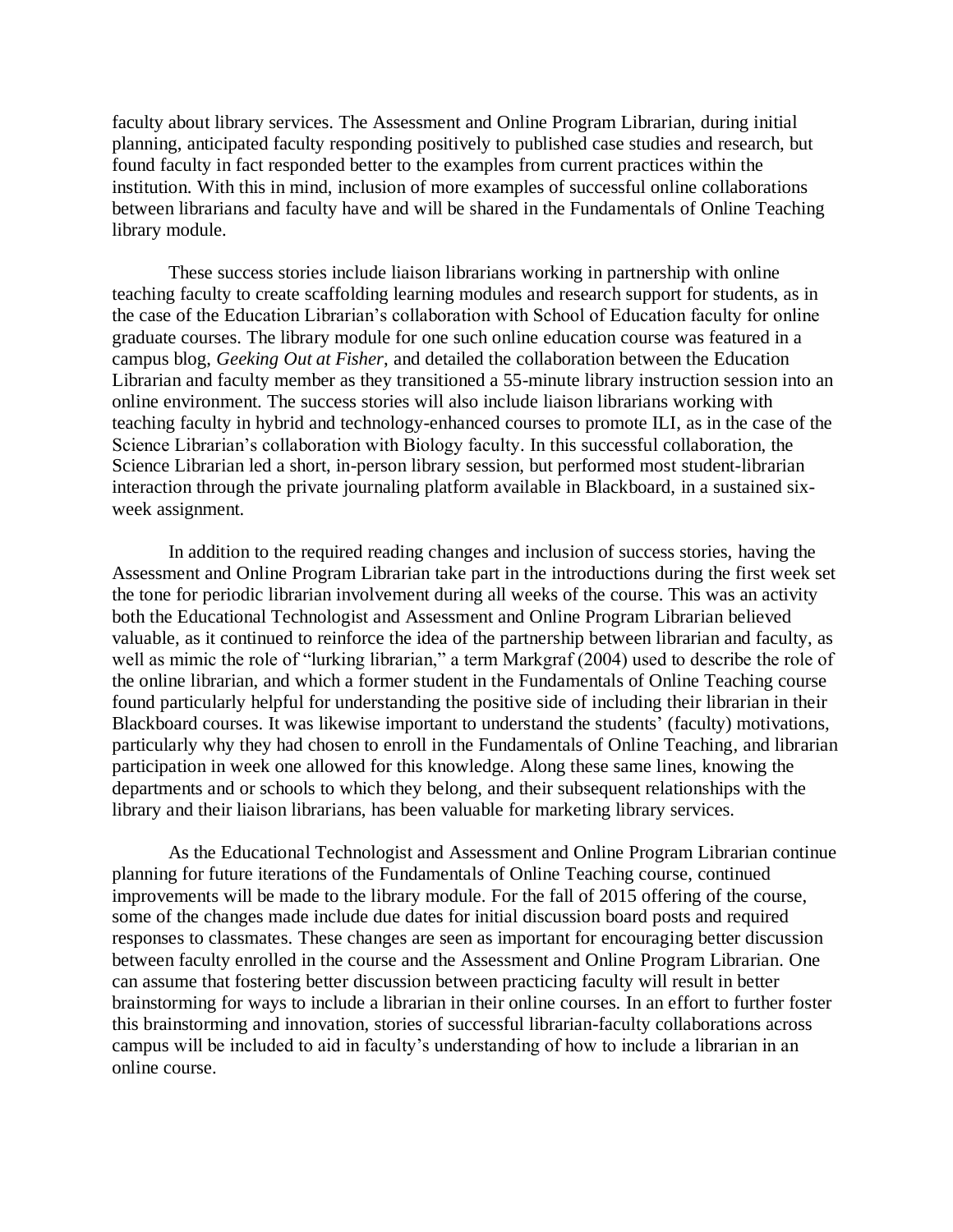#### References

- ACRL. (2008). *Standards for distance learning library services.* Retrieved from [http://www.ala.org/acrl/standards/guidelinesdistancelearning.](http://www.ala.org/acrl/standards/guidelinesdistancelearning)
- Allen, I. E. & Seaman, J. (2013). Changing course: Ten years of tracking online education in the United States. Retrieved from http://onlinelearningconsortium.org/survey\_report/changing-course-ten-years-trackingonline-education-united-states/
- Baran, E., Correia, A-P., & Thompson, A. (2011). Transforming online teaching practice: Critical analysis of the literature on the roles and competencies of online teachers. *Distance Education, 32,* 421-439. doi: 10.1080/01587919.2011.610293
- Bell, S J., & Shank, J. D. (2007). *Academic librarianship by design: A blended librarian's guide to the tools and techniques.* Chicago: American Library Association.
- Carrico, K., & Neff, A. (2012). Collegial librarians: The faculty-librarian-student partnership in distance education. *Journal of Library & Information Services in Distance Learning, 6,*  199-211. doi: 10.1080/1533290X.2012.705146
- Coaplen, C. J., Hollis, E. T., & Bailey, R. (2013). Going beyond the content: Building community through collaboration in online teaching. *Research: An Interdisciplinary Journal, 26(3),* 1-19.
- Courtney, M., & Wilhoite-Mathew, S. (2015). From distance to online learning: Practical approaches to information literacy instruction and collaborative learning in online environments. *Journal of Library Administration*, *55,* 261-277. doi: 10.1080/01930826.2015.1038924
- Easter, J., Bailey, S., & Klages, G. (2014). Faculty and librarians unite! How two librarians and one faculty member developed an information literacy strategy for distance education students. *Journal of Library & Information Services in Distance Learning, 8, 242-262.* doi: 10.1080/1533290X.2014.945867
- Ismail, L. (2010). Revelations of an off-campus user group: Library use and needs of faculty and students at a satellite graduate social work program. *Journal of Library Administration, 50,* 712-736. doi: 10.1080/01930826.2010.488957
- Kinnie, J. (2012). Teacher as student: Lessons learned in an online teaching fellows program. *Journal of Library & Information Services in Distance Learning, 6, 350-361. doi:* 10.1080/1533290X.2012.705163
- Landry-Hyde, D., & Cantwell, L. P. (2013). Virtually yours: Online embedded librarianship in higher education. *Internet Learning, 2(2),* 21-37. Retrieved from <http://www.ipsonet.org/publications/open-access/internet-learning/volume-2-number-2>
- Markgraf, J. S. (2004). Librarian participation in the online classroom. *Internet Reference Services Quarterly, 9,* 5-19. doi: 10.1300/J136v09n01\_02
- Miller, R., O'Donnell, E., Pomea, N., Rawson, J., Shepard, R., & Thomas, C. (2010). Library-led faculty workshops: Helping distance educators meet information literacy goals in the online classroom. *Journal of Library Administration, 50,* 830-856. doi: 10.1080/01930826.2010.488977
- Mune, C., Goldman, C., Higgins, S., Eby, L., Chan, E. K., & Crotty, L. (2015). Developing adaptable online information literacy modules for a learning management system. *Journal of Library & Information Services in Distance Learning, 9,* 101-118. doi: 10.1080/1533290X.2014.946351